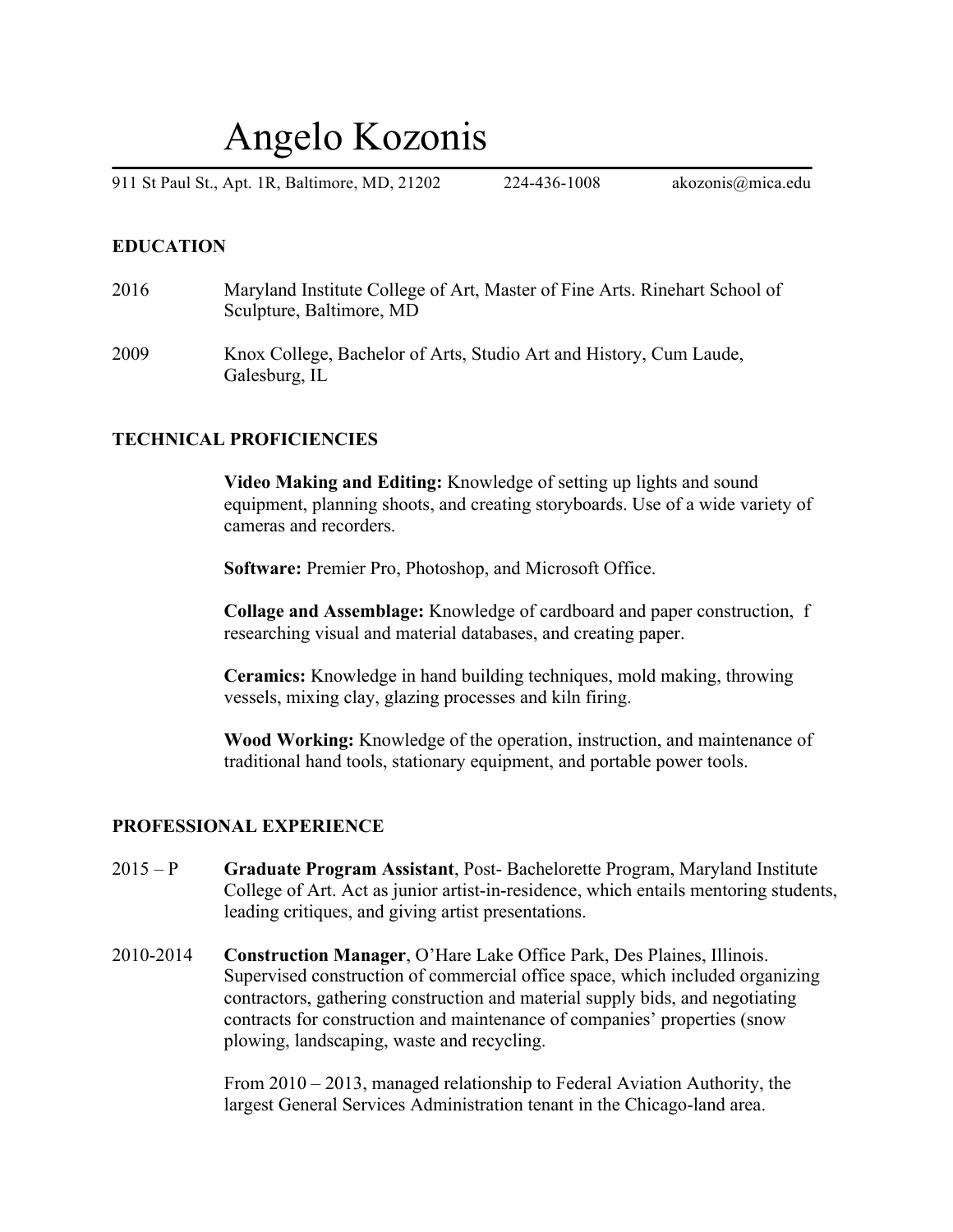Coordinated replacement of 200,000 square feet of carpet and found customers to reuse the old carpet, which entailed finding contractors, non-profit organizations, and recycling centers.

2010-2014 **Gymnastics Coach**. Barrington High School, Barrington, Illinois. Acted as junior-varsity coach of the High School gymnastics team, which entailed developing safe workout habits, setting lineups, and teaching skills on different apparatuses, with a specialty in pommel horse.

#### **TEACHING EXPERIENCE**

- 2015 **Graduate Teaching Intern,** Maryland Institute College of Art Assisted Dustin Boise, *Sculptural Forms* (Foundations). Developed and executed a lesson plan on assemblage techniques, assisted instructor in running critiques, and taught technical skills.
- 2014 **Graduate Teaching Intern**, Maryland Institute College of Art Assisted Barbara Baxter, *Ancient Through Gothic* (Art History). Led class through Walter's Art Museum tour of Greek, Roman, and Near East artifacts and helped students with writing skills.
- 2008 **Teaching Assistant**, Knox College, Assisted Konrad Hamilton *In Search of America*, (American Studies Research Methodology) Lead Discussions, graded weekly writing, and organized film viewings

#### **EXHIBITIONS**

| 2015 | $Dirt / Dream = Rinehart$ , Fox 3, Maryland Institute College of Art, Baltimore,<br>MD, November 6-22                                                          |
|------|----------------------------------------------------------------------------------------------------------------------------------------------------------------|
| 2015 | $Ist$ Year Juried Show, Lazarus Center, Sheila and Richard Riggs and Leidy<br>Galleries, Maryland Institute College of Art, Baltimore, MD, August $14 - 25$    |
| 2015 | <i>In Place</i> , Global Mall (Pop-Up Event), Nashville, Tennessee, July 10-12, 2015                                                                           |
| 2015 | <i>Women's Work</i> , Walter's Art Museum, Performer for Maren Hassinger's piece<br>"Women's Work" with Rinehart School of Sculpture Students, March 26, 2015. |
| 2014 | <i>Rineheart</i> , Lazarus Center, Sheila and Richard Riggs and Leidy Galleries,<br>Maryland Institute College of Art, Baltimore, MD, October 17- November 3   |
| 2012 | Art in Suite 247, O'Hare Lake Office Park, Des Plaines, Illinois, December 8 -18                                                                               |